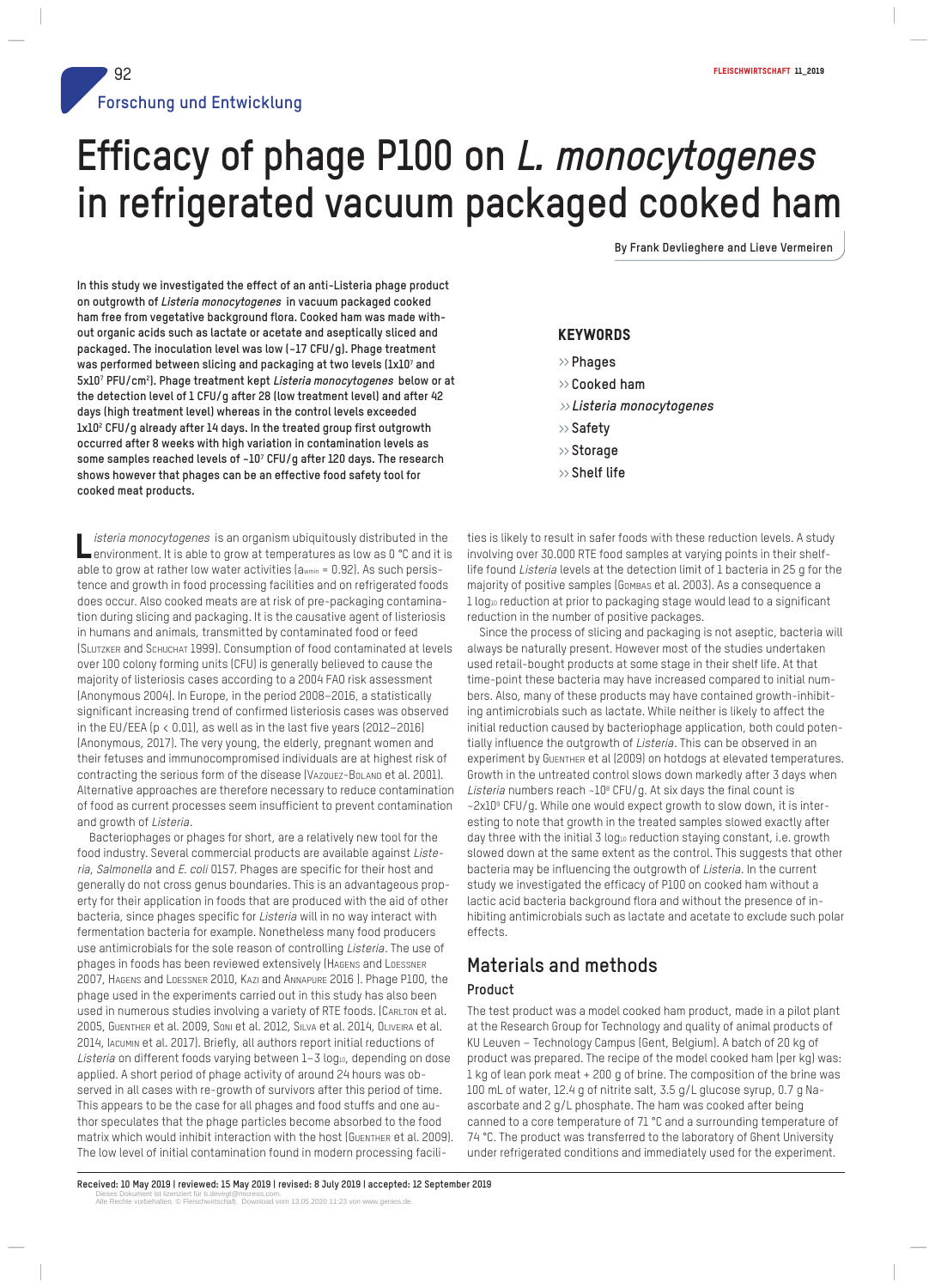**Forschung und Entwicklung**

The product was manually sliced in a laminar flow cabinet. Obtained slices were circular with a diameter of  $\pm$  7 cm, a thickness of 3 to 3.5 mm and a weight of  $\pm 15$  g (surface area/slice= 38.5 cm²). Packages of 150 g of product (10 slices) were made. The total treated surface area (per package of  $150$  g) = 385 cm<sup>2</sup>.

## **Bacterial strains**

The product was inoculated with a cocktail of five Listeria monocytogenes strains (Tab. 1). The cocktail was prepared based on mixing full grown cultures at equivalent portions, leading to a solution of 1,02x10<sup>9</sup> CFU/ml.

## **Artificial contamination**

Ham was inoculated with a mixture of the cocktail of the five Listeria monocytogenes strains at a level of circa 5 CFU/cm², corresponding to circa 15 CFU/g (in triplicate). From an appropriate dilution of the mixture of the five grown L. monocytogenes strains, 220 μL was divided over and spread on the surface of  $\pm$  150 g of product to reach the desired inoculation level.

## **Phage treatment**

Phage P100 with a concentration of 2x10<sup>11</sup> PFU/mL was obtained from Micreoas Food Safety (Wageningen, The Netherlands) as a commercial phage preparation (Listex™).

Phage treatment occurred within a minute of contamination which mimics contamination and treatment pre-packaging. From an appropriate dilution of the phage solution, 200 μl was divided over and spread on the surface of  $\pm$  150 g of product to reach the desired inoculation levels (Exp. 1: ± 1x10<sup>7</sup> PFU/cm<sup>2</sup> , Exp. 2: 5x10<sup>7</sup> PFU/cm<sup>2</sup> ).

## **Storage of ham**

After inoculation, the 150 g portions of product were vacuum packaged and stored at  $7 \pm 1$  °C in a ventilated refrigerator until analysis.

## **Microbial analysis**

A 15 g sample was taken aseptically and a decimal dilution series in PPS (Peptone Physiologic Salt) solution prepared to plate the appropriate dilutions on the appropriate agar media. Total aerobic psychrotrophic count and number of lactic acid bacteria were determined using NEN-ISO 8552:2004 and NEN-ISO 15214:1998 respectively according to the pour plate technique on Plate Count Agar (PCA) (aerobic incubation at 22 °C for 3–5 days) and de Man Rogosa Sharpe (MRS) agar (aerobic incubation at 30 °C for 3–5 days), respectively.

Quantitative enumeration of <sup>L</sup>. monocytogenes was done following NEN-ISO 11290-2:1998 by spread-plating onto ALOA-plates (aerobic incubation for 2 days at 37 °C) supplemented with ALOA Enrichment selective supplement. For samples below the detection limit of 10 CFU/g, the presence of L. monocytogenes in 1, 10 and 25 g samples was determined following NEN-ISO 11290-1: 1997 in three steps: (1) a primary enrichment (24 h, 30 °C) of a 10-fold diluted homogenized sample in demi-Fraser broth, (2) subsequently, 0.1 mL of incubated demi-Fraser broth was transferred to 10 mL Fraser broth for secondary enrichment (24 h, 37 °C) and (3) confirmation by investigating ALOA plates for typical colonies of L. monocytogenes . Listeria analysis was performed on day 0, 14, 21, 28, 42, 59, 92 and 120. Psychrotrophic counts and lactic acid bacteria numbers were determined on day 0, 28, 42, 59, 92 and 120.

## **Phage titer determination**

For phage number enumeration of phage-treated products, a soft agar overlay technique was used. As a positive control, the Listex™ P100 stock solution was included in the test. The indicator strain used for the phage titer determination was Listeria innocua B1488, obtained from Micreos Food Safety (Wageningen, The Netherlands).

Samples (10 g) from phage-treated products were first diluted tenfold in sterile 0.1 M phosphate buffer of pH 7.4 and then filter- sterilized through a membrane filter (0.45 μm) to avoid bacterial contamination of the soft agar double layer plates in the subsequent plaque assay. The

Dieses Dokument ist lizenziert für b.devegt@micreos.com. Alle Rechte vorbehalten. © Fleischwirtschaft. Download vom 13.05.2020 11:23 von www.genios.de.

phage titers of the filtrates of the phage-treated products and of the ListexTM P100 stock solution were determined by counting plaques from their serial 10-fold dilutions. Volumes of 20 μL of each phage dilution were mixed with 200 μL (10<sup>6</sup> CFU) of cells of the indicator strain *L. in*nocua. After incubation for 30 min at 30 °C, the cell-phage mixture was mixed with 3 ml of preheated 4YT (yeast trypton) semi-soft agar (32 g/l trypton, 20 g/l yeast extract, 5 g/l NaCl (VWR) and 7.5 g/L agar) and this final mixture was quickly poured onto pre-heated 4YT-agar plates (32 g/L tryptone, 20 g/L yeast extract, 5 g/L NaCl and 15 g/L agar). Following incubation for 24h at 30°C, plaques were counted. Phage numbers were determined on days 0, 14, 21, 28, 42, 59, 92 and 120.

## **Results and discussion**

Results of direct Listeria enumeration are shown in Table 2. For the first 28 days the counts were below or at the detection threshold for the group treated with 1x107 PFU/cm<sup>2</sup>. In the 5x107 PFU/g treatment group this was extended to 42 days. While little variation was seen in the control samples at the various time points growth of Listeria differed greatly between the triplicate samples from day 59 on. While some of the phage-treated samples reached equal Listeria numbers to those in the control group others did not. At day 92 one sample treated with 1x107 PFU/cm<sup>2</sup> had a count of 7.0x10<sup>2</sup> CFU/g compared to an average of 2.4x10<sup>7</sup> CFU/g for the untreated control and at 120 days one sample had a count of 7.8x10<sup>3</sup> CFU/g. In the 5x10<sup>7</sup> PFU/g treatment group one sample had a count of 4.3x10<sup>3</sup> CFU/g compared to an average of 4.6x10<sup>7</sup> CFU/g in the untreated control.

All samples in which a direct count of Listeria monocytogenes was not possible were subjected to parallel 1 g, 10 g and 25 g enrichments. The presence of Listeria monocytogenes was confirmed for all treated samples on day 0. On day 14 the presence in 25 g could not be confirmed for one of the samples in the 1x10<sup>7</sup> treatment group and for 2 of the samples from the 5x10<sup>7</sup> treatment group. Presence of Listeria was confirmed for all later samples that were tested except for 1 sample in the 5x107 treatment group at 42 days.

No lactic acid bacteria were detected in any of the samples at any time-point. Psychrotrophic counts closely resembled Listeria numbers in all but one sample (data not shown).

Enumeration confirmed intended levels of treatment where reached. Phage numbers did not evolve in a large extend over time as at day 42 samples treated with 5x107 still had an average titer above 1x107 PFU/cm<sup>2</sup> (Data not shown). The results show that phages can effectively reduce Listeria monocytogenes on cooked ham. The similarities between psy-

# **Strains**

| LFMFP*-code / Species | Origin/Serotype             |  |
|-----------------------|-----------------------------|--|
| LFMFP 235 /           | serotype 4b Isolate LFMFP - |  |
| L. monocytogenes      | Cooked ham                  |  |
| <b>LFMFP 182/</b>     | serotype 4b Scott A         |  |
| L. monocytogenes      | (outbreak strain)           |  |
| <b>LFMFP 34/</b>      | serotype 4b LMG 13305       |  |
| L. monocytogenes      |                             |  |
| LFMFP 416 /           | serotype 1/2a IHE2000/099   |  |
| L. monocytogenes      | (Food isolate)              |  |
| LFMFP 417/            | 1/2b IHE2000/098/04         |  |
| L. monocytogenes      | (Food isolate)              |  |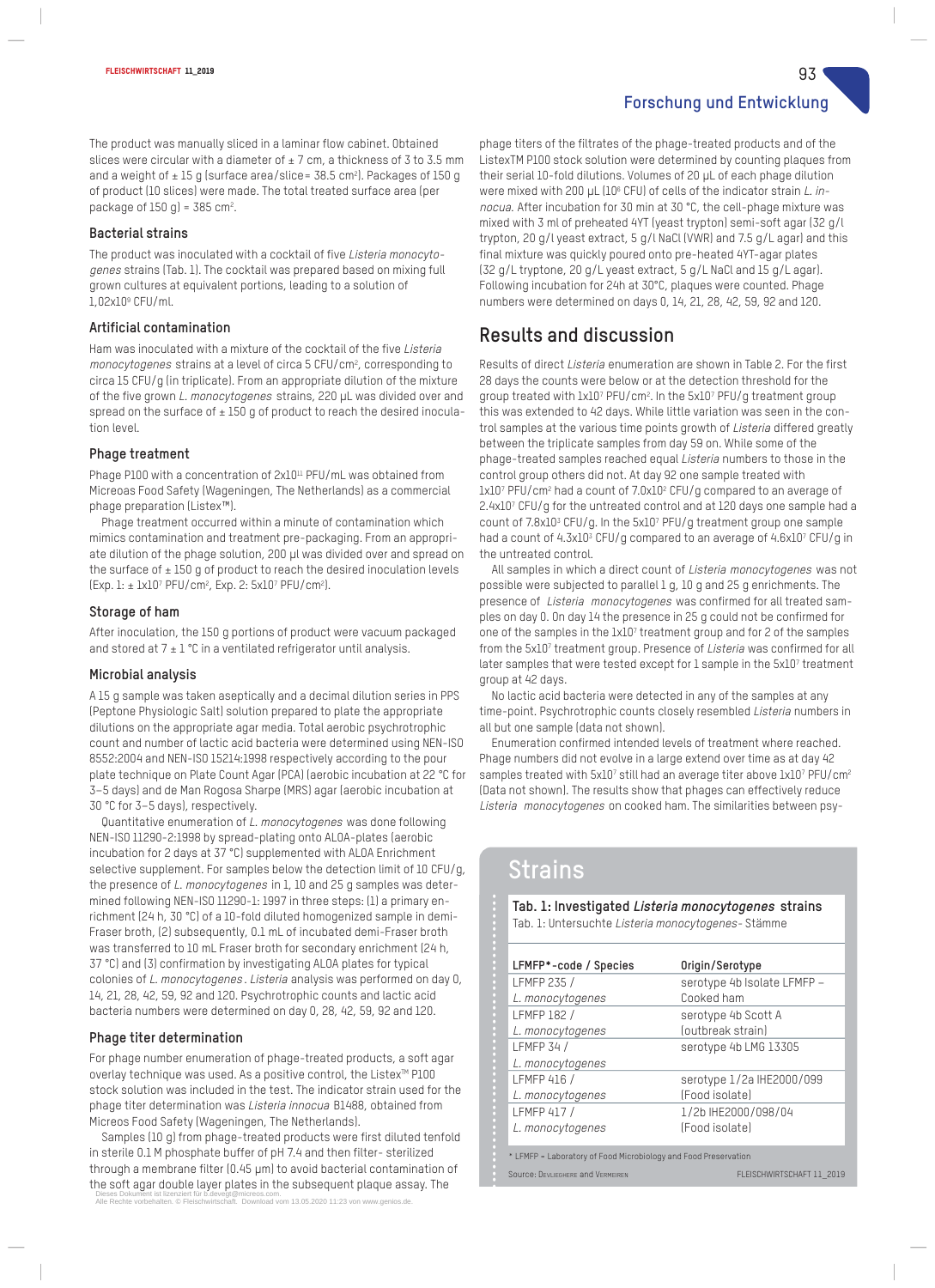**Forschung und Entwicklung Efficacy of phage P100 on L. monocytogenes in refrigerated vacuum packaged cooked ham**

chrotrophic counts and Listeria numbers show that no background flora was developing during storage. The control group can be considered absolutely unsafe after 2 weeks whereas the low counts of Listeria over the first weeks after treatment resulted in a product that would have been safe to consume for 4 and 6 weeks, respectively for the two treatment groups. After this time-point a lot of variation between samples in the treated group was obvious. While the low Listeria numbers for the first few weeks show that treatment was effective on all samples the re-growth of Listeria varies after this point in time. The fact that enrichment failed for 1 of the three samples treated with 5x10<sup>7</sup> at day 42 may indicate why this is so. While higher than the average natural contamination, the number of Listeria spread on the ham is low enough to ensure uneven distribution. With an organism able to grow at refrigeration temperatures there is a difference between total local eradication and leaving some cells unaffected. Based on the growth rate in the control and re-growth in the treated samples we estimate a 1-2 log10 reduction for the low dose treatment and a  $2-3 \log_{10}$  initial reduction for the high dose treatment. Although no information is available at low contamination levels such as in our study, there are some reports available at higher contamination levels on the effectiveness of phages against Listeria monocytogenes on cooked meat products. HoLCK andBERG (2009) reported results with higher levels of inoculated *Listeria monocytogenes* (circa 10<sup>4</sup> CFU/g) and observed a 1 log reduction on cooked ham when 5x10<sup>7</sup> PFU/cm<sup>2</sup> levels of phages were used at 4 and 10 °C. Also CHIBEU et al.

(2013) observed a log reduction between 1.5 and 2.1 of Listeria monocytogenes on cooked turkey and roast beef slices at 4 and 10 °C when 10<sup>7</sup> PFU/cm<sup>2</sup> LISTEX P100 phages were applied (at inoculation levels of Listeria monocytogenes between 103 and 104 cfu/cm<sup>2</sup>). While such reduction rates will decimate the contamination it is not high enough to kill all the Listeria in the samples. Survivors will remain albeit unevenly spread in these samples. While the phages remained viable they apparently could no longer affect their hosts after the initial reduction. Indeed, although high phage titers were still found after 42 days, they were not able to prevent outgrowth of *Listeria* at this point in time. While this experiment is in one way unrealistic it offers to speculate on real-life situation. With concomitant flora not being affected by Listeria phages and with receiving a head start of 4–6 weeks they might slow the growth of Listeria monocytogenes significantly and as such an application of phages in factory settings may be even more effective in assuring food safety.

## **Conclusion and practical importance**

The results of this study showed that the P100 phages are effective in reducing Listeria monocytogenes levels that can reasonably be expected in modern cooked meat processing facilities. However, in cases where the initial contamination load is high total eradication cannot be guaranteed. For manufacturers that are confident that only low-level,

## **Plate count**

| Time (days)  | Control - untreated ham |                         |                         |
|--------------|-------------------------|-------------------------|-------------------------|
|              | Sample 1 (CFU/g)        | Sample 2 (CFU/g)        | Sample 3 (CFU/g)        |
| 0            | $2.0 \times 10^{1}$     | $1.0 \times 10^{1}$     | $2.0 \times 10^{1}$     |
| 14           | $1.1 \times 10^2$       | $2.2 \times 10^{2}$     | $1.0 \times 10^2$       |
| 21           | $4.5 \times 10^{3}$     | $2.8 \times 10^{4}$     | $2.0 \times 10^{4}$     |
| 28           | $1.4 \times 10^{5}$     | $1.0 \times 10^5$       | $1.8 \times 10^{5}$     |
| 42           | $2.0 \times 10^6$       | $2.4 \times 10^6$       | $6.8 \times 10^{5}$     |
| 59           | $1.5 \times 10^7$       | $1.5 \times 10^{7}$     | $2.9 \times 10^{7}$     |
| 92           | $2.1 \times 10^{7}$     | $1.5 \times 10^{7}$     | $2.4 \times 10^{7}$     |
| 120          | $2.3 \times 10^{7}$     | $6.4 \times 10^{7}$     | $5.2 \times 10^{7}$     |
|              | Treatment 1 x 107 PFU/g |                         |                         |
| $\mathbf{1}$ | $\langle 1$             | $1.0 \times 10^{\circ}$ | $\langle 1$             |
| 14           | $1.0 \times 10^{\circ}$ | $\langle \, \csc$       | $\langle 1$             |
| 21           | $\langle 1$             | $\langle 1$             | $\langle 1$             |
| 28           | $\langle$ 1             | $\langle$ 1             | $\langle 1$             |
| 42           | $2.4 \times 10^{1}$     | $1.0 \times 10^{1}$     | $7.2 \times 10^{1}$     |
| 59           | $6.6 \times 10^{4}$     | $3.4 \times 10^{5}$     | $5.0 \times 10^{1}$     |
| 92           | $1.3 \times 10^6$       | $7.0 \times 10^2$       | $1.2 \times 10^{7}$     |
| 120          | $7.0 \times 10^6$       | $6.6 \times 10^{7}$     | $7.8 \times 10^{3}$     |
|              | Treatment 5 x 107 PFU/g |                         |                         |
| $\mathbf 1$  | $\langle \, \csc$       | $\langle \, \csc$       | $1.0 \times 10^{\circ}$ |
| 14           | $\langle 1$             | $\langle$ 1             | $\langle 1$             |
| 21           | $\langle \, \csc$       | $\langle$ 1             | $1.0 \times 10^{\circ}$ |
| 28           | $\langle 1$             | $\langle 1$             | $\langle 1$             |
| 42           | $\langle \, \csc$       | $\langle 1$             | $1.0 \times 10^{\circ}$ |
| 59           | $2.1 \times 10^{4}$     | $6.8 \times 10^{1}$     | $\langle$ 1             |
| 92           | $2.2 \times 10^6$       | $8.1 \times 10^4$       | $7.4 \times 10^{6}$     |
| 120          | $5.2 \times 10^6$       | $1.8 \times 10^8$       | $4.3 \times 10^{3}$     |

Dieses Dokument ist lizenziert für b.devegt@micreos.com. Alle Rechte vorbehalten. © Fleischwirtschaft. Download vom 13.05.2020 11:23 von www.genios.de.